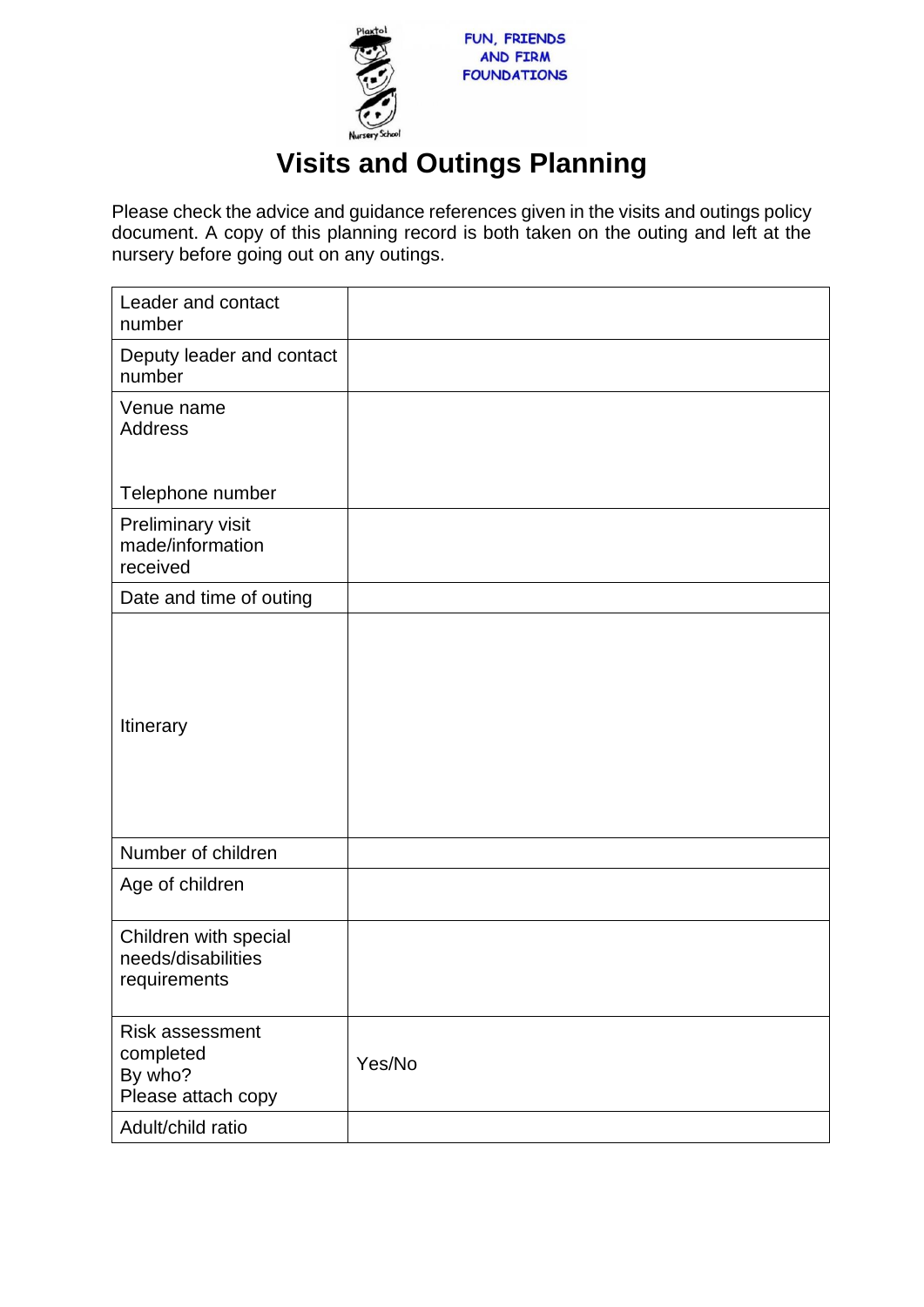| Group supervisor<br>Special skills needed                                                                                                                                                                             |  |
|-----------------------------------------------------------------------------------------------------------------------------------------------------------------------------------------------------------------------|--|
| Supervisor and staff<br>names<br>Include contact numbers<br>and special skills                                                                                                                                        |  |
| <b>Travel arrangements</b><br>E.g. public/private,<br>company used, times,<br>emergency etc.                                                                                                                          |  |
| Financial arrangements/<br>information/cost per child<br>E.g. venue, travel,<br>insurance costs, funding<br>available                                                                                                 |  |
| Insurance information<br>E.g. type of insurance,<br>cover, who's covered,<br>emergency contact details                                                                                                                |  |
| <b>Emergency procedures</b><br>E.g. who's in charge,<br>recording incidents,<br>liaison with others                                                                                                                   |  |
| First aid provision<br>E.g. first aiders,<br>responsible person,<br>venue, travel provision                                                                                                                           |  |
| Aims and objectives of<br>outing, learning and<br>development links<br>including outing activities<br>E.g. what to expect at<br>venue, where children will<br>go, what they will do, what<br>learning will take place |  |
| Pre-visit activities<br>E.g. what learning will<br>have taken place before<br>the outing                                                                                                                              |  |
| Post-visit activities/follow<br><b>up</b><br>E.g. what<br>learning/consolidation will<br>take place after the outing                                                                                                  |  |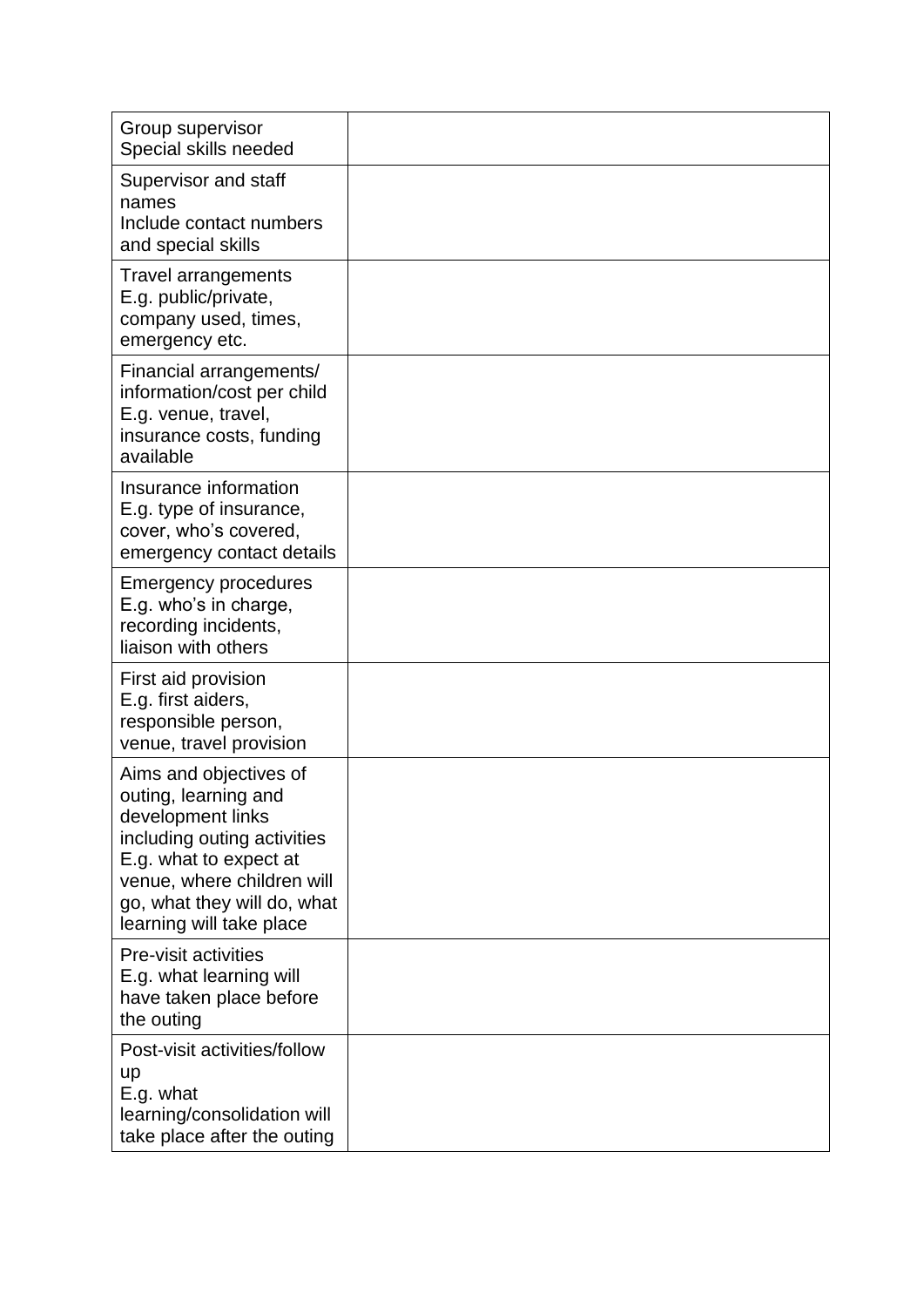| <b>Organisation leader's</b><br>consent |  |
|-----------------------------------------|--|
| Must be signed by                       |  |
| organisational leader                   |  |

## **Outing evaluation**

| Venue<br>E.g. suitability, facilities,<br>content, attitude to<br>clients                                       |  |                        |  |  |  |
|-----------------------------------------------------------------------------------------------------------------|--|------------------------|--|--|--|
| Transport<br>E.g. helpfulness,<br>reliability, attitude to<br>clients                                           |  |                        |  |  |  |
| Itineraries and activities<br>at the venue<br>E.g. what worked and<br>didn't work, which were<br>most effective |  |                        |  |  |  |
| Pre-visit activities                                                                                            |  |                        |  |  |  |
| Post-visit activities                                                                                           |  |                        |  |  |  |
| Children's enjoyment and learning outcomes                                                                      |  |                        |  |  |  |
| <b>Outcomes across EYFS</b>                                                                                     |  | Feedback from children |  |  |  |
|                                                                                                                 |  |                        |  |  |  |
|                                                                                                                 |  |                        |  |  |  |